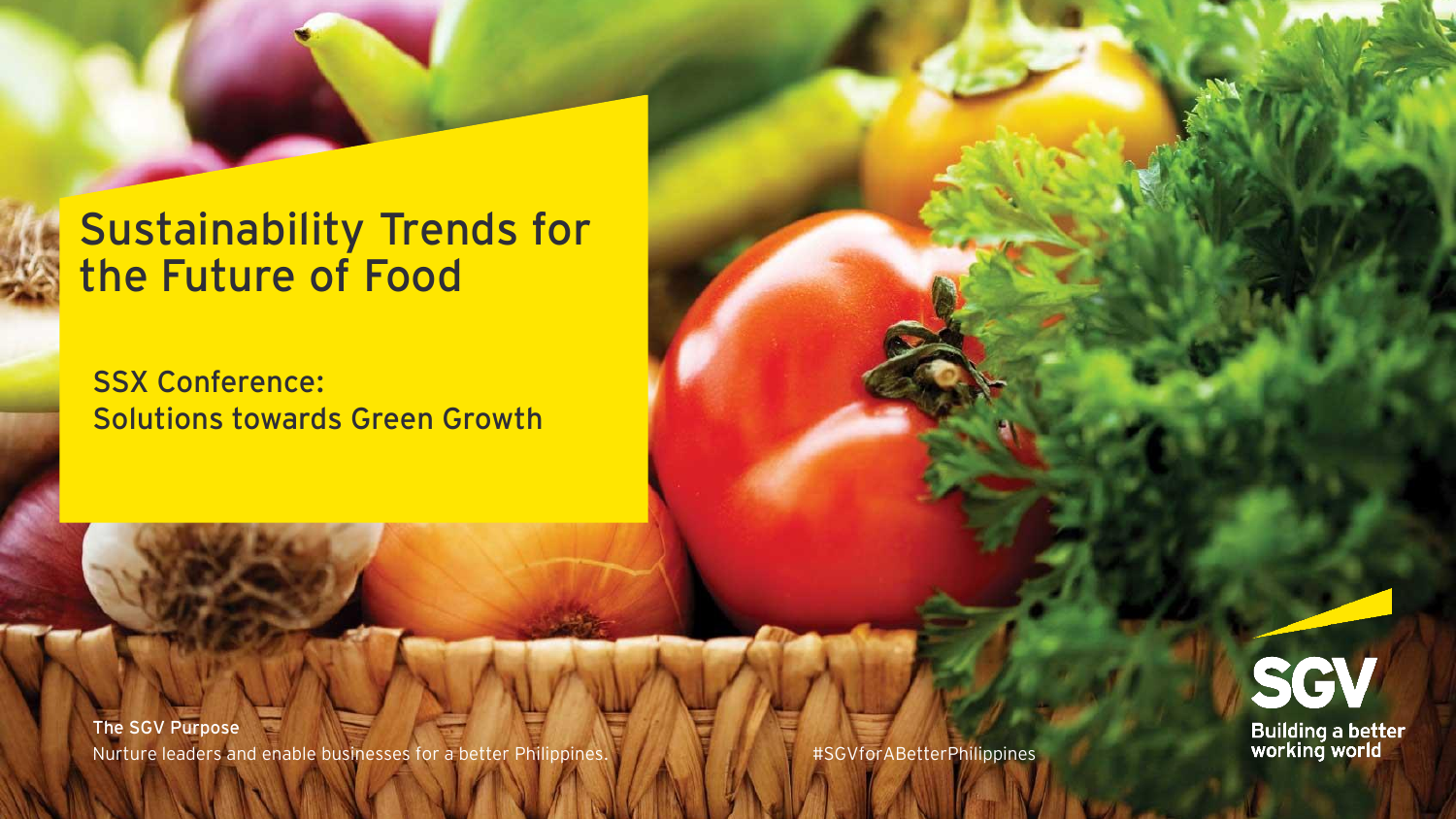## What are the **challenges** of food companies in addressing sustainability goals?

- 1. Food waste occurs at each stage of the value chain and impacts profitability of industry players
- 2. With the increasing number of population, there is pressure for food companies to produce more generating more greenhouse gas emissions and extensive use of natural resources causing biodiversity loss and extensive water use
- 3. Stakeholders are demanding decarbonization, sustainable products and transparent supply chains. Consumers pay more attention to issues like packaging, healthy options and local sourcing
- 4. Plastic waste generation and additional sugar taxes are becoming more prominent
- 5. Conflict in priority between sustainability and affordability
	- Affordable biodegradable solutions
	- Access to cleaned Recycled materials and recycling technologies
	- Affordable certifications or eco labels